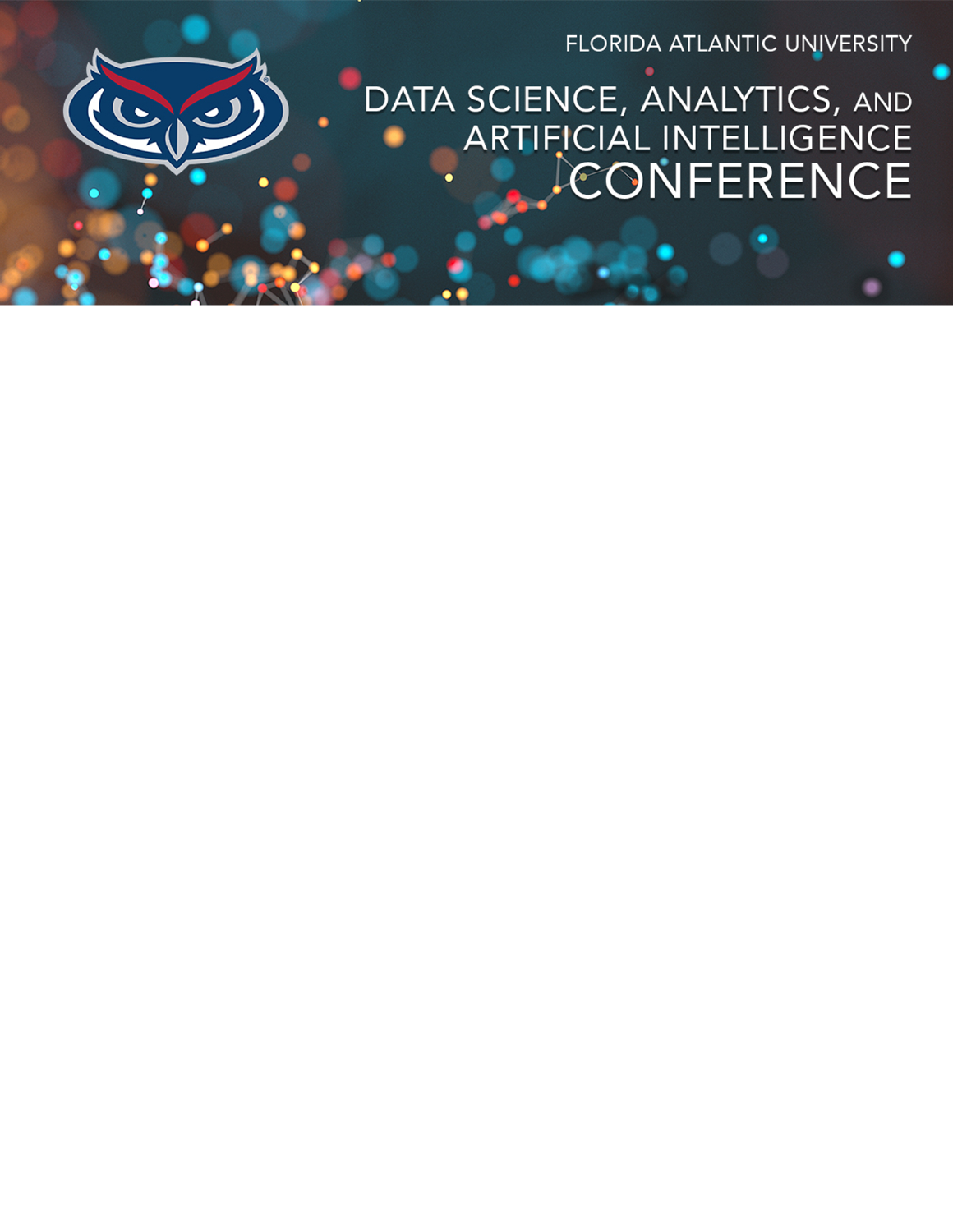## **Group Testing and Compressed Sensing for COVID-19 Using ddPCR**

Cassidy Mentus PhD UCLA 2019 (Florida resident)

### Note to committee:

This is rough and some of the citations are lost because I had to use word since I am sending this off for some funding, so please be kind when judging it. Thank you very much again for the opportunity to present at your conference. I hope that you consider this a nice practical twist on COVID-19 related research.

# **B. Background**

## **B.1. Two-stage group testing methods**

To ramp up to the two-stage methods that we apply using the Group-Well app we explain the **basic group testing method.** Let G be a fixed group size. For example  $G =$ *4* as is currently approved for qPCR COVID-19 assays. The method has two steps with the tests in the second step determined by stage 1 results as follows:

- 1. **Screening stage:** Divide the samples into groups of size G. Assay the pooled samples for each group.
	- a. All samples in negative groups are screened as negative.
	- b. For a positive group, any person may have COVID-19. Therefore we say they are **potentially positive**.
- 2. **Individual testing**: Test the potentially positive samples one by one.

The set of potentially positive individuals can be quickly narrowed down in one round if we allow groups to overlap. We call this collection of strategies **two stage grouptesting.** To define a two stage testing strategy on a population of size N we specify, M the number of pools,  $L$  the number of pools each sample will go into and the group size . The basic group testing method example above for pooling *4* at a time is described as pooling where each sample is only included in  $L = 1$  pools, the number of pools  $M =$ N  $\frac{a}{4}$  and  $G = 4$ .

Each sample will go into the same number of pools and the group sizes will be equal. This is important because we can estimate the drop in sensitivity caused by dilution for each viral concentration. An important aspect of our pools is that the intersection of two pools contains at most 1 sample. This property reduces the number of potential positives. The pooling schemes will be favorable for both total number of tests used if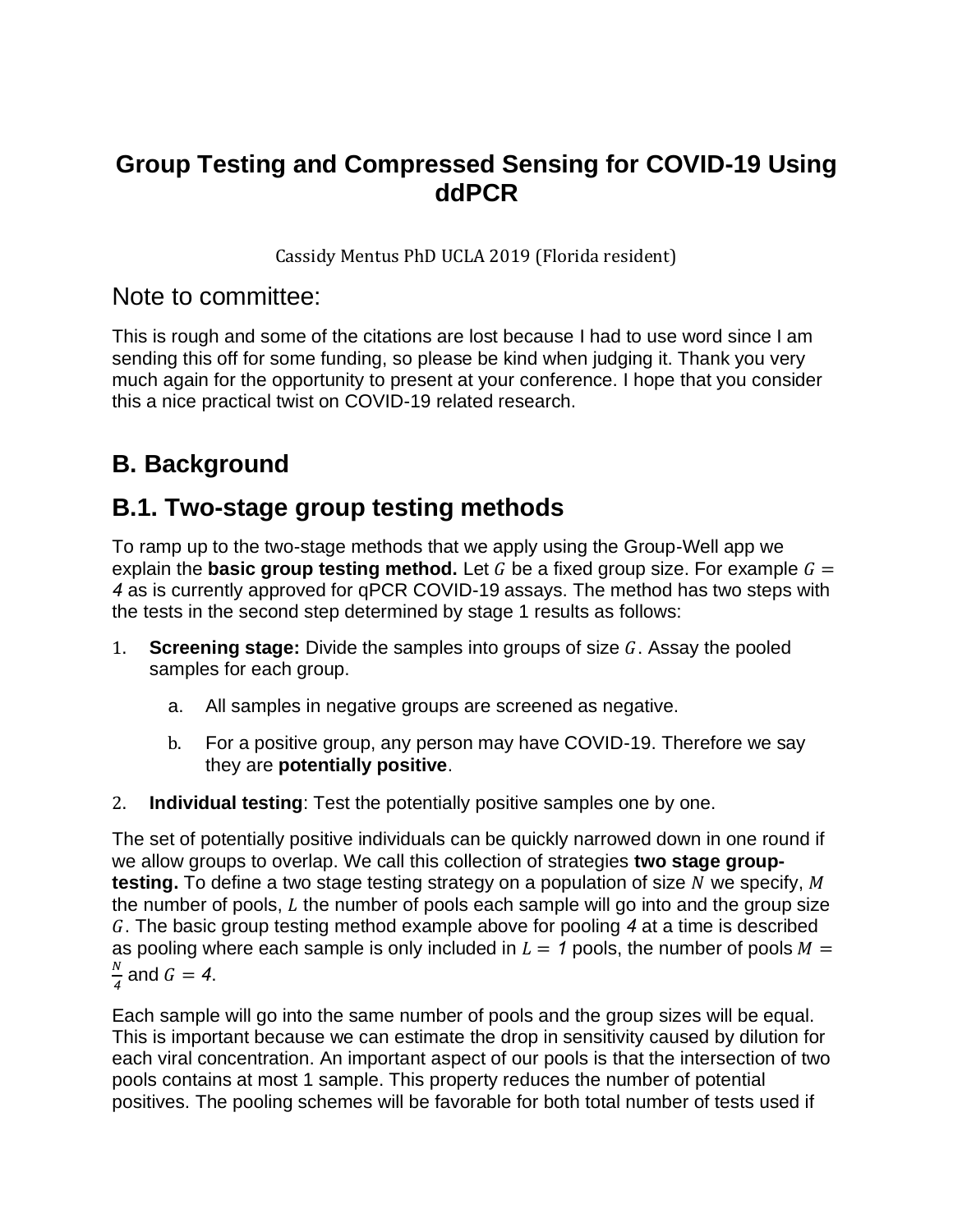an extra round is used for confirmatory testing and for accurate decoding using compressed sensing described in the next section.

# **B.2. Compressed sensing**

The basic setting of compressed sensing is that you have a signal (denoted x) that you wish to accurately measure using a small number of measurements (denoted y). Surprisingly, it turns out that this is achievable at a rate far below that would be predicted by theory if we make an extra assumption: the signal has a sparse representation as 'atoms'- i.e. most of the atoms are zero. For testing the presence of COVID-19 the 'atoms' are samples. The non-zero (positive) atoms are COVID-19 positive, zero atoms are COVID-19 negative and the number of non-zero atoms (the sparsity) is the prevalence. When the prevalence is low you can use a sensing matrix (denoted  $\Phi$ ) that tells you how much of each sample to pool into a measurement (pooled assay). Given appropriate assumptions on the noise in measuring x we are guaranteed to recover the true signal and, furthermore, the set of positive samples with certain accuracy.



#### *Image credit: http://informationtransfereconomics.blogspot.com/2017/10/compressedsensing-and-information.html*

For pooling PCR assays, the matrix  $\Phi$  is constructed normalizing the rows of the 0-1 entries representing whether or not a sample is in a pool. We can model the pool concentrations Poisson random variables. For this exact setting and our pooling designs there are theoretical bounds on our ability to recover the true signal https://arxiv.org/pdf/1007.2377.pdf . The next figure shows promising a preliminary application of compressed sensing on synthetic viral concentrations and Poisson r.v. pool positive droplet count.

We simulate 450 samples containing 13 positive samples with viral loads chosen uniformly over [0,1000] (top). After one round of testing 90 pools containing 15 samples each, by declaring all samples in negative pools as negative, we narrow down the potential positive cases to 25 (bottom). We apply a compressed sensing with Poisson noise on the pooled measurements to decode individual samples' viral concentrations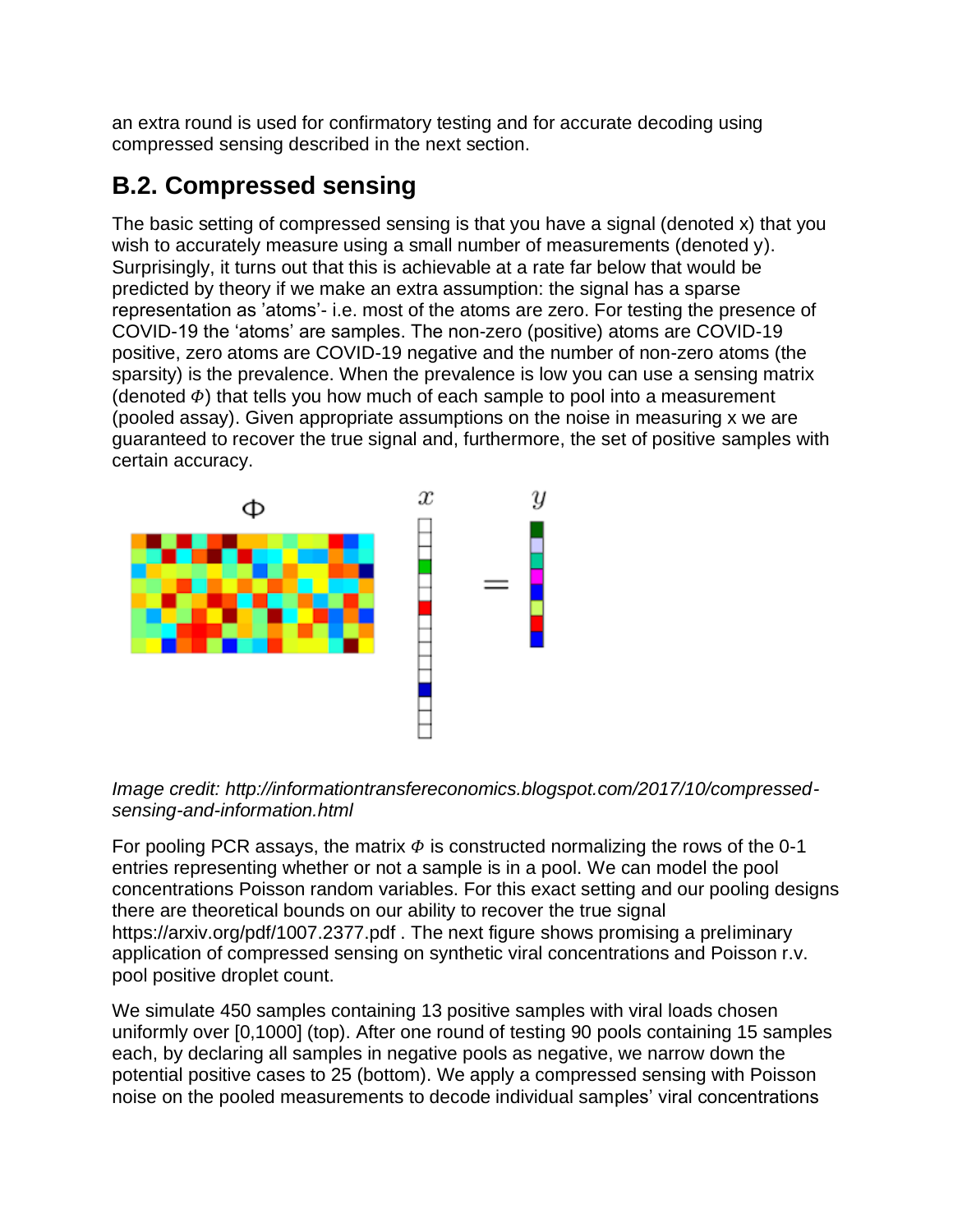



*Bar-plots for true viral concentrations (top), compressed sensing based decoding (middle) and the potential positives after one round of testing. There are 450 samples and we assume that 13 are COVID-19 (+). Decoding by minimizing the penalized negative log-likelihood (VII.B.2.3) recovers not only the set of positive cases and closely approximates the samples viral concentrations.*

## B.2.1 Mathematical framework

The mathematical setting of our application of compressed sensing consists of signal vectors  $x\in (R_{\geq 0})^N,$  measurement vectors  $y\in (Z_{\geq 0})^M$  and a sensing matrix  $\varPhi\in R^{M\times N}.$  In our application,  $\hat{x}$  represents the true viral concentrations of each sample,  $\hat{y}$  is droplet count by ddPCR and  $\Phi$  is the pooling matrix with each row normalized to sum to 1. That is,

$$
\Phi_{ij} = \frac{1}{G} \text{ if } j \in \text{Pool } i
$$

and

$$
\Phi_{ij} = \text{0} \text{otherwise.}
$$

We assume that the number of droplets  $y_i$  in pool  $i$  is a poisson random variable at lower concentrations with mean the average concentration in each pool. This is expressed as the multivariable probability distribution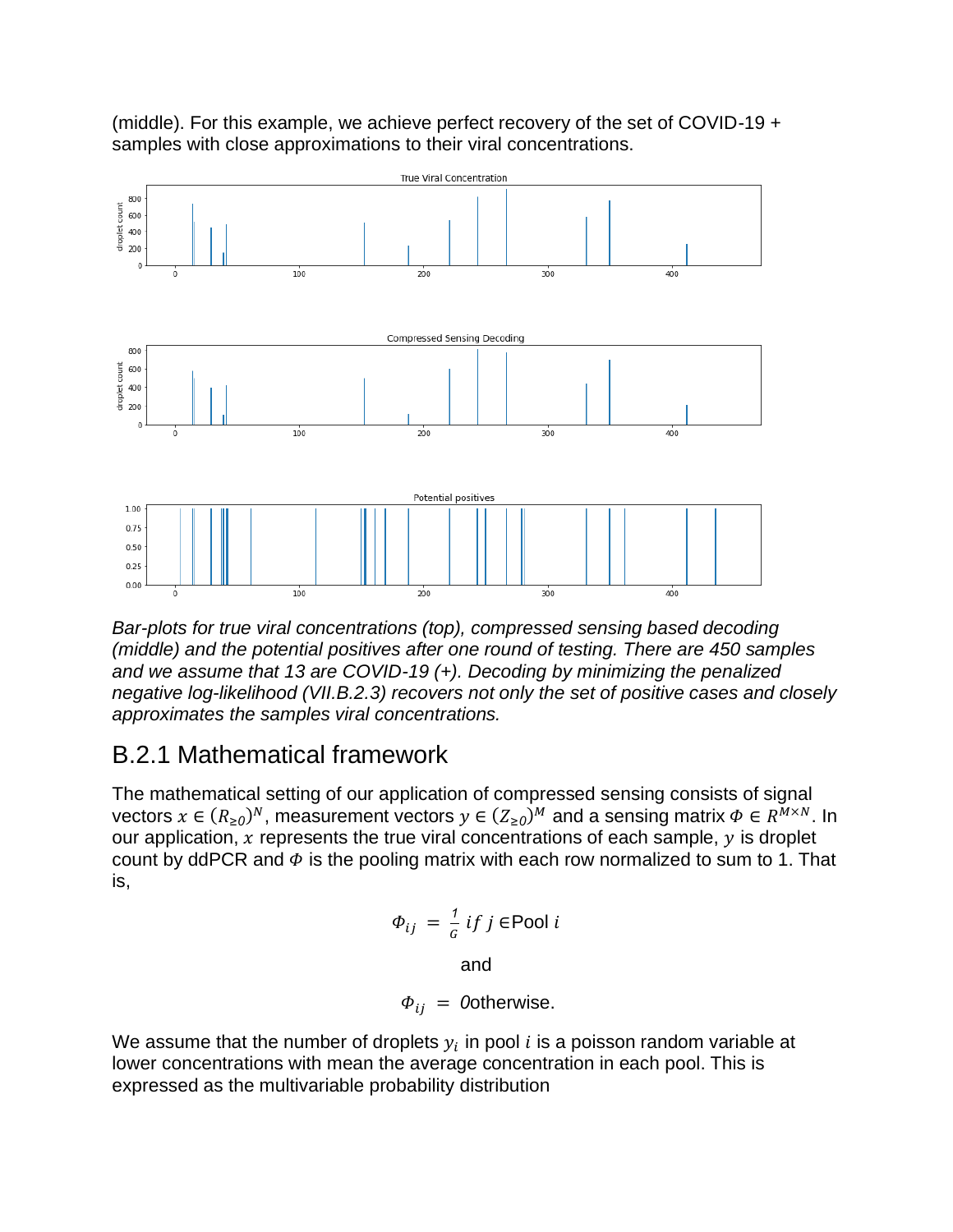$$
y \sim Poisson(\phi x).
$$

At higher concentrations it is more accurate to model droplet counts with a normal or binomial distribution, and we will research these different assumptions.

In our studies we will investigate compressed sensing using the sum of least squares and a probabilistic formulation that takes into account the poisson noise.

### B.2.2 Compressed sensing using the sum of least squares

This is the most common description of compressed sensing. WeUsing the sum of least squares least squares, compressed sensing in a testing scenario assumes that the prevalence of COVID-19 (# COVID-19 positive samples) in the test population is  $\leq s$  for some small s. If the sensing matrix satisfies a restricted isometry property or has low coherence, then, depending on the model for noise solving the convex optimization problem

$$
\hat{x} = arg \min_{x \in (R_{\geq 0})^N} \| \Phi x - y \|_{2}^2 + \tau \| x \|_{1}
$$

is guaranteed to closely approximate both the true viral concentrations  $x^*$  and the set of COVID-19 + samples. That is,  $\{i: \hat{x}_i > 0\}$  is very close to the true set of COVID-19 + samples. This minimization is usually referred to as LASSO.

Our pooling matrices have an *ℓ<sup>1</sup>* restricted isometry property (RIP-1)

$$
(1 - \epsilon) \parallel x \parallel_1 \leq \parallel \Phi x \parallel_1 \leq \parallel x \parallel_1
$$

for some small  $\epsilon$  on the set of all vectors x that are sparse enough (have low prevalence). Then the sensing matrix has low coherence (the maximum of the dot product over all pairs of distinct rows)  $max_{1 \le i < j \le N} \phi_i \cdot \phi_j \le \frac{1}{c^2}$  $\frac{7}{6^2}$  as a result of any two pools' intersection containing at most one sample.

## B.2.3 Compressed sensing with Poisson noise

Although compressed sensing solving the LASSO optimization problem has been useful for decoding pools using qPCR , there has yet to be any research applying compressed sensing to pooling with ddPCR. For pooled measurements with < *1000* droplets (*5%* of the maximum number of droplets) in an ideal model, the measurements are Poisson random variables. Our pooling matrices fit the assumptions Raginsky et al guaranteeing accuracy of approximations minimizing the penalized log-likelihood function

$$
\hat{x} = arg \min_{x \in (R_{\geq 0})^N} \sum_{i=1}^M y_i - y_i log[\Phi x]_i + \tau a(x)
$$

for  $\tau > 0$  where  $x \in [\Phi x]_i$  represents the  $i^{th}$  entry of the concentrations of pools calculated assuming sample concentrations x and  $a(x)$  is a penalty function. The penalty function can be chosen to penalize sets of viral concentrations with higher